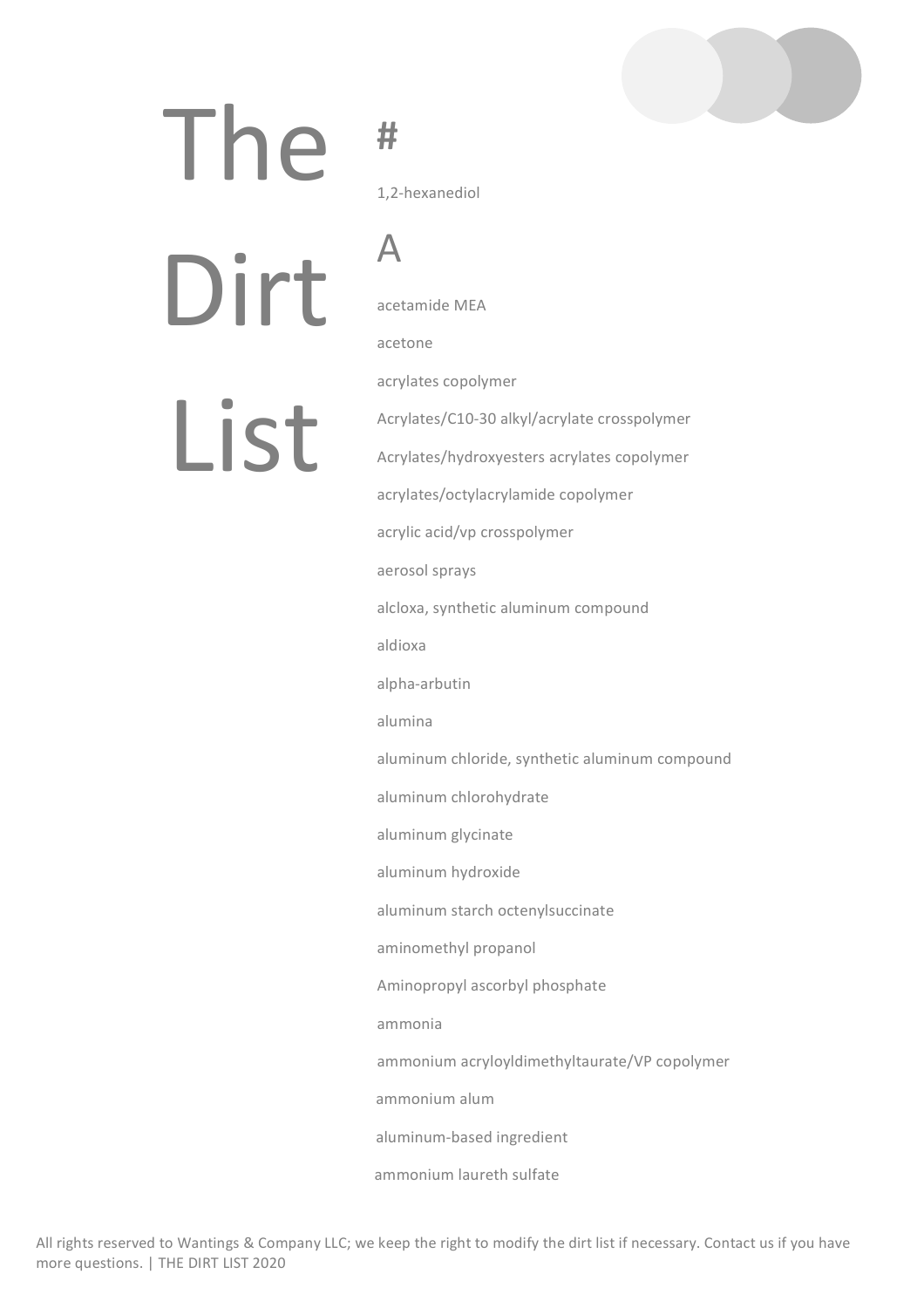ammonium lauryl sulfate ammonium polyacrylate ammonium xylene sulfonate arbutin artificial colors ascorbyl glucoside ascorbyl tetraisopalmitate atelocollagen avobenzone

#### B

babassuamidopropalkonium chloride showing natural source behenalkonium chloride behenamidopropyl hydroxyethyl dimonium chloride behenoxy dimethicone behentrimonium methosulfate behenyl/stearyl aminopropanediol esters benzalkonium chloride benzethonium chloride benzocaine benzophenone benzophenone-3 benzyl PCA betaine, acceptable if documentation showing natural source BHA (butylated hydroxyanisole) BHT (butylated hydroxytoluene) bis-behenyl/isostearyl/phytosteryl dimer dilinoleyl dimer dilinoleate bis-diglyceryl polyacyladipate-2 bis-vinyl dimethicone/dimethicone copolymer

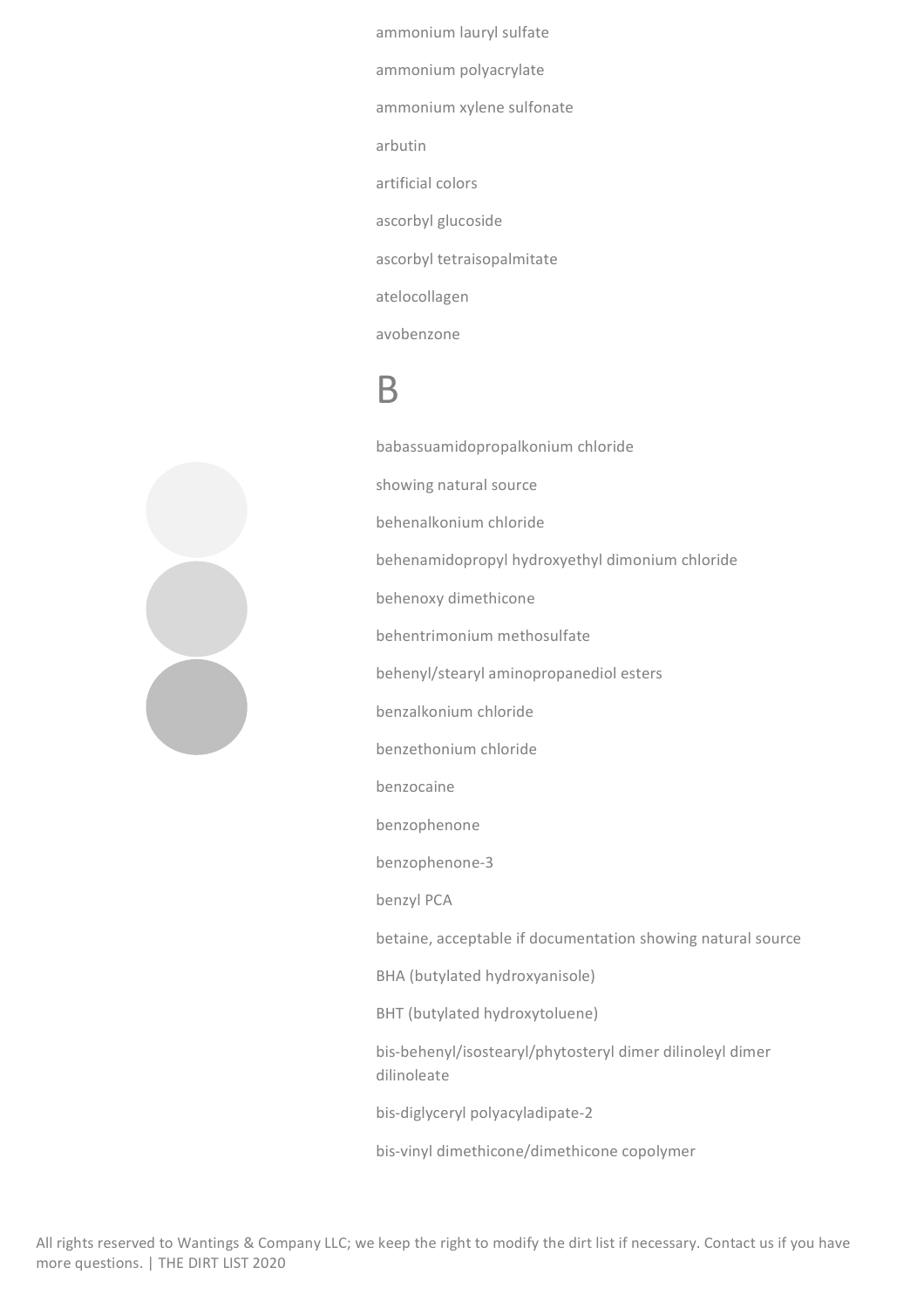bismuth oxychloride boron nitride brassicamidopropyl dimethylamine bronopol bumetrizole butoxyethanol butyl methoxydibenzoylmethane butylene glycol butylene/ethylene/styrene copolymer butyloctyl salicylate butylparaben butylphenyl methylpropianol

#### $\Gamma$

C11-15 Pareth 12 C12-15 alkyl benzoate C12-15 alkyl lactate C12-20 acid PEG-8 ester C13-14 isoparaffin C18-38 Alkyl hydroxystearol stearate Calcium aluminum borosilicate Calcium thioglycolate Candida bombicola/glucose/methyl rapeseed ferment carbomer carmine, acceptable in color cosmetics only castor oil/IPDI copolymer Castoryl maleate CBD ceramide 2, 3 ceresin certified colors, acceptable in cosmetics only

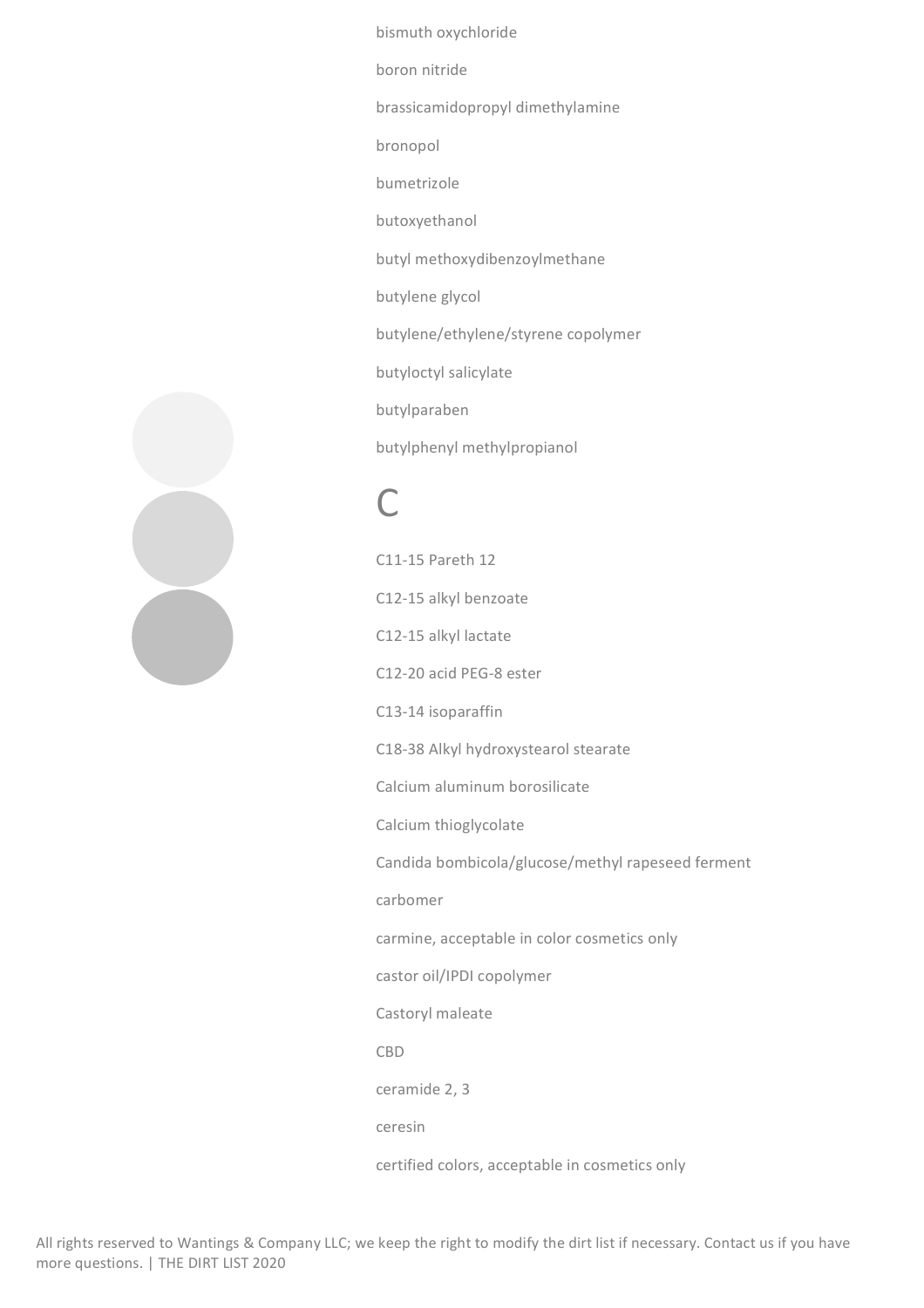Ceteareth 20

Ceteareth 25

Cetearyl ethylhexanoate

cetearyl isononanoate

cetearyl methicone

Ceteth -20 phosphate

cetrimonium bromide

cetrimonium chloride

Cetrimonium methosulfate

cetyl betaine, acceptable if documentation showing natural source

cetyl dimethicone

Cetyl isononanoate

Cetylpyridinium chloride

chlorphenesin

chromium hydroxide green, acceptable in color cosmetics only

Chromium oxide green, acceptable in color cosmetics only

Cinnamidopropyltrimonium chloride

Cloflucarban

Coal tar

Cocamide DFA

Cocamide DIPA

Cocamide MEA

cocamide MIPA

cocamidopropyl PG-dimonium chloride phosphate

Cocamidopropylamine oxide

cocamine oxide

cochineal, acceptable in color cosmetics only

coco-betaine, acceptable if documentation showing natural source

Cocodimonium hydroxypropyl hydrolyzed rice protein

Cocodimonium hydroxypropyl hydrolyzed wheat protein

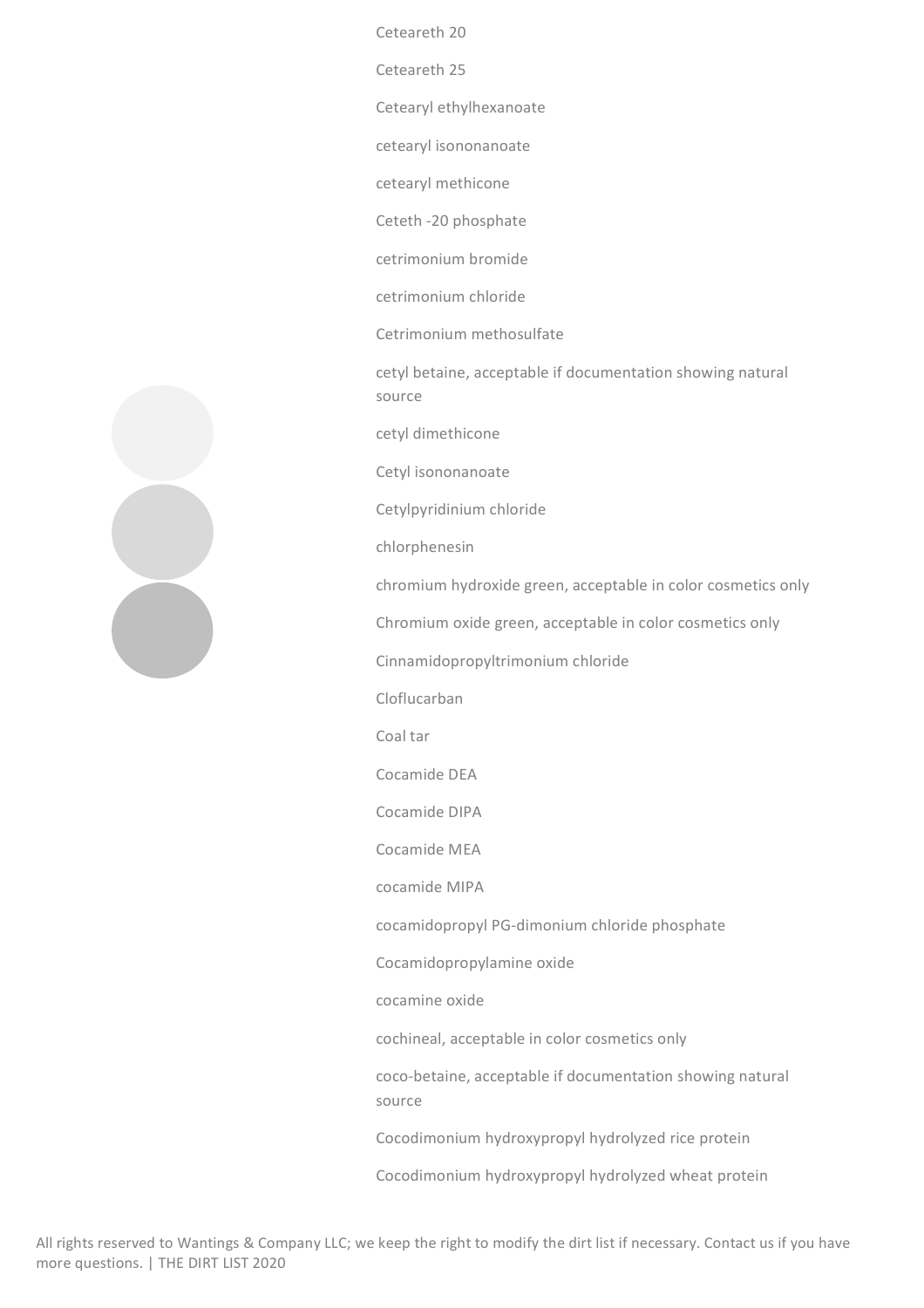colloidal minerals

colloidal silver

Copper disodium EDTA

Cyclomethicone

Cyclopentasiloxane

cyclotetrasiloxane

## D

Diacetyl boldine

diazolidinyl urea

Dicaprylyl carbonate, acceptable only if documentation shows 100% natural source

dicaprylyl ether

dicetyldimonium chloride

diethanolamine (DEA)

dihydroxyacetone

diisopropyl dimer dilinoleate

Diisostearyl malate

dimethicone crosspolymer-3

dimethyl adipate

dimethyl capramide

dimethyl glutarate

Dimethyl oxobenzo dioxasilane

Dimethyl phenylbutanol

dimethyl succinate

dimethylmethoxy chromanyl palmitate

dipalmitoyl hydroxyproline

Dipentaerythrityl Hexahydroxystearate/ Hexastearate/Hexarosinate

dipropylene glycol

disodium EDTA

Disodium laureth sulfosuccinate

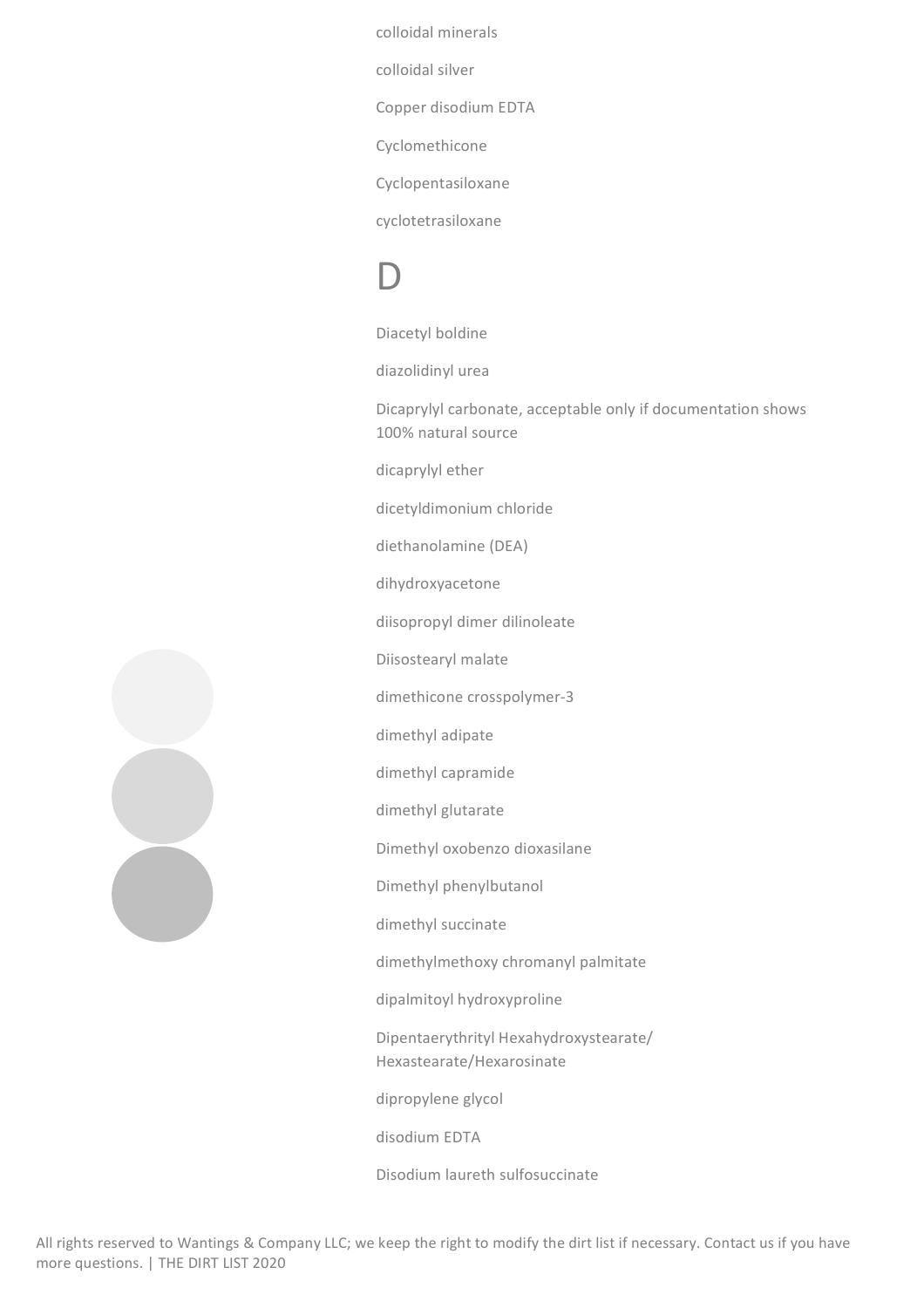Distarch phospate acetate Disteardimonium hectorite DMDM hydantoin

Dodecane

#### E

EDTA Emu oil Equine oil ethoxydiglycol ethoxydiglycol oleate ethyl acetate, acceptable in nail polish only Ethyl methoxycinnamate ethyl vanillin, acceptable only if documentation shows the source is natural and with strict review. Ethylhexyl dimethyl PABA Ethylhexyl isononanoate

Ethylhexyl methoxycrylene

Ethylhexyl salicylate (Octisalate)

#### F

FD & C colors Fluorosalan formaldehyde Fullerenes

#### G

gelatin Glycereth-2 cocoate Glycereth-26 glycereth-7 cocoate

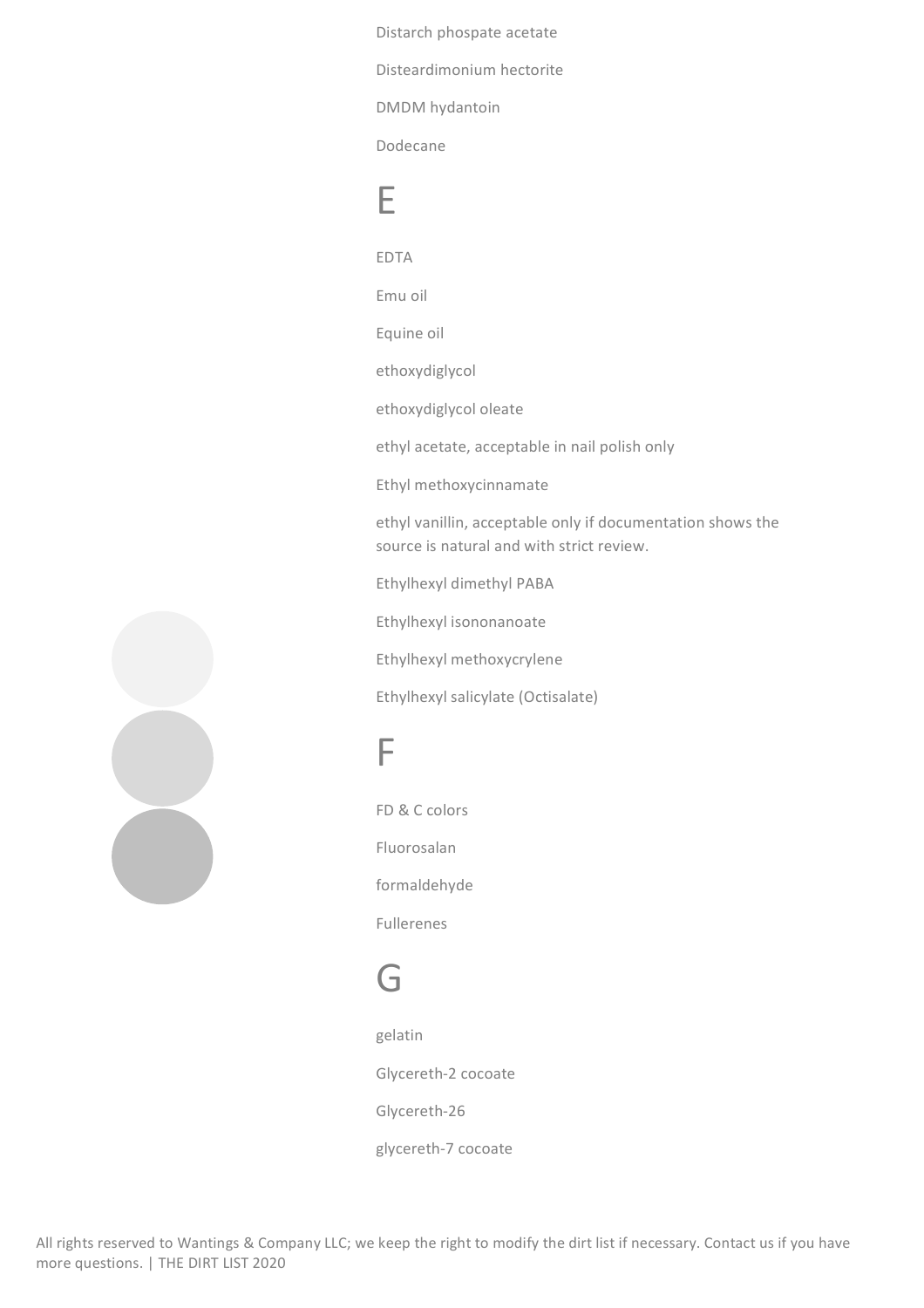glyceryl isostearate glyceryl polyacrylate Glyceryl rosinate glycolic acid Guaiazulene

#### $\mathsf{H}$

Hexachlorophene

hexyl laurate

hexylene glycol

Hexylresorcinol

Homarine HCl

Homosalate

human placental protein

Hydrogenated Polydecene

Hydrolyzed vegetable protein PG-propyl silanetriol

hydroquinone

Hydroxyacetophenone

Hydroxyethyl acrylate/Sodium acryloyldimethyl taurate copolymer

Hydroxyethyl urea

Hydroxypropyltrimonium honey

## I

imidazolidinyl urea

Iodine complex with ammonium ester sulfate and polyoxyethylene sorbitan monolaurate

Iodine complex with phosphate ester of alkylaryloxy polyethylene glycol

iodopropynyl butylcarbamate

Isobutane

Isoceteth-20

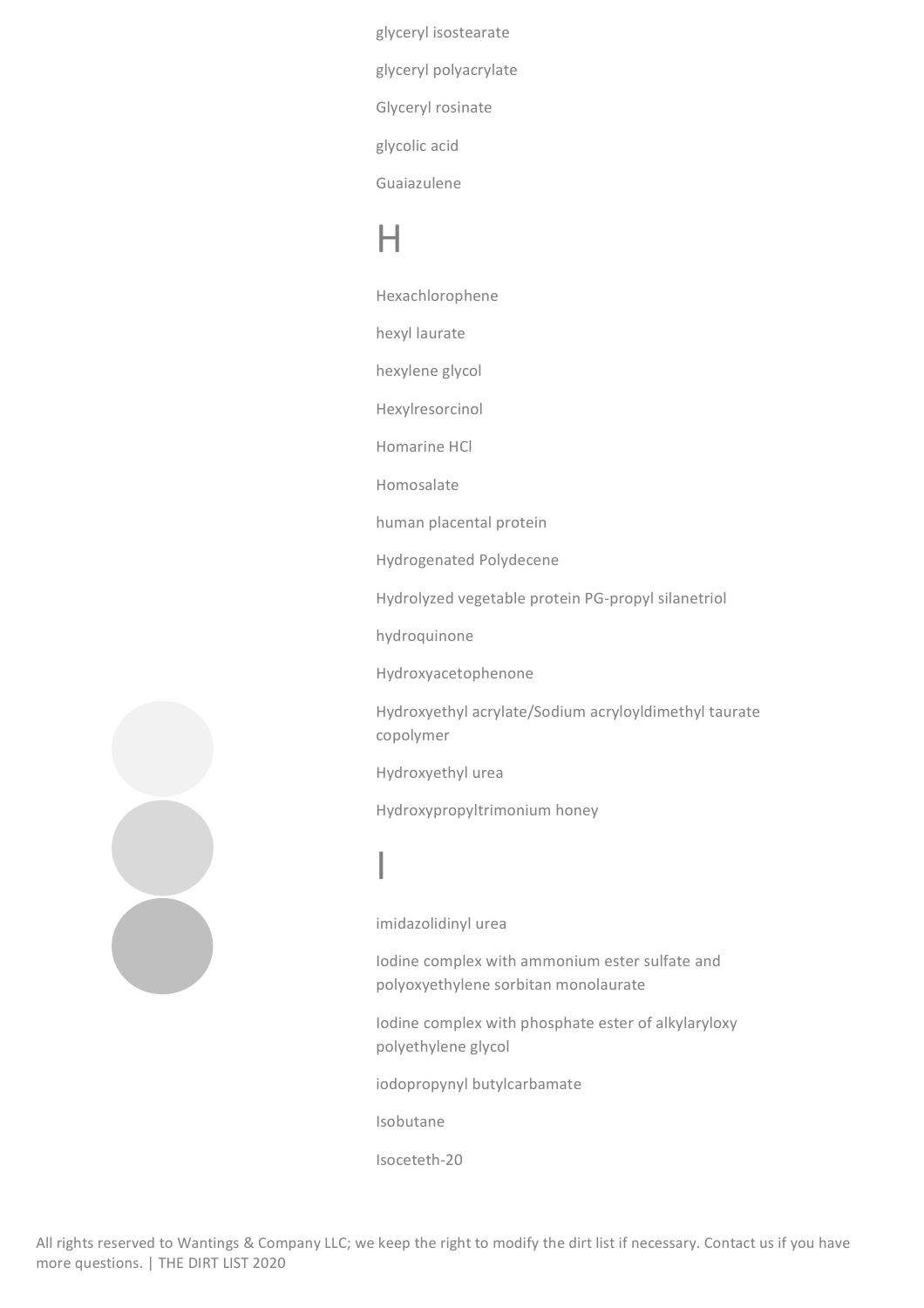isocetyl isostearate

Isocetyl stearate

Isododecane

Isoeicosane

Isohexadecane

Isononyl isononanoate

Isopentane

isopentyldiol

isopropyl myristate

Isopropyl titanium triisostearate

Isostearyl hydroxystearate

Isostearyl Isostearate

### K

kojic acid

## L

lactamidopropyl trimonium chloride

lactic acid, acceptable in small percentages for use as a pH adjuster

Lauramide DEA

Lauramide MEA

Lauramidopropylamine oxide

Laureth-2

Laureth-7

Lauryl betaine, acceptable if documentation showing natural source

Lead acetate

lidocaine

## M

Magnesium aluminum silicate

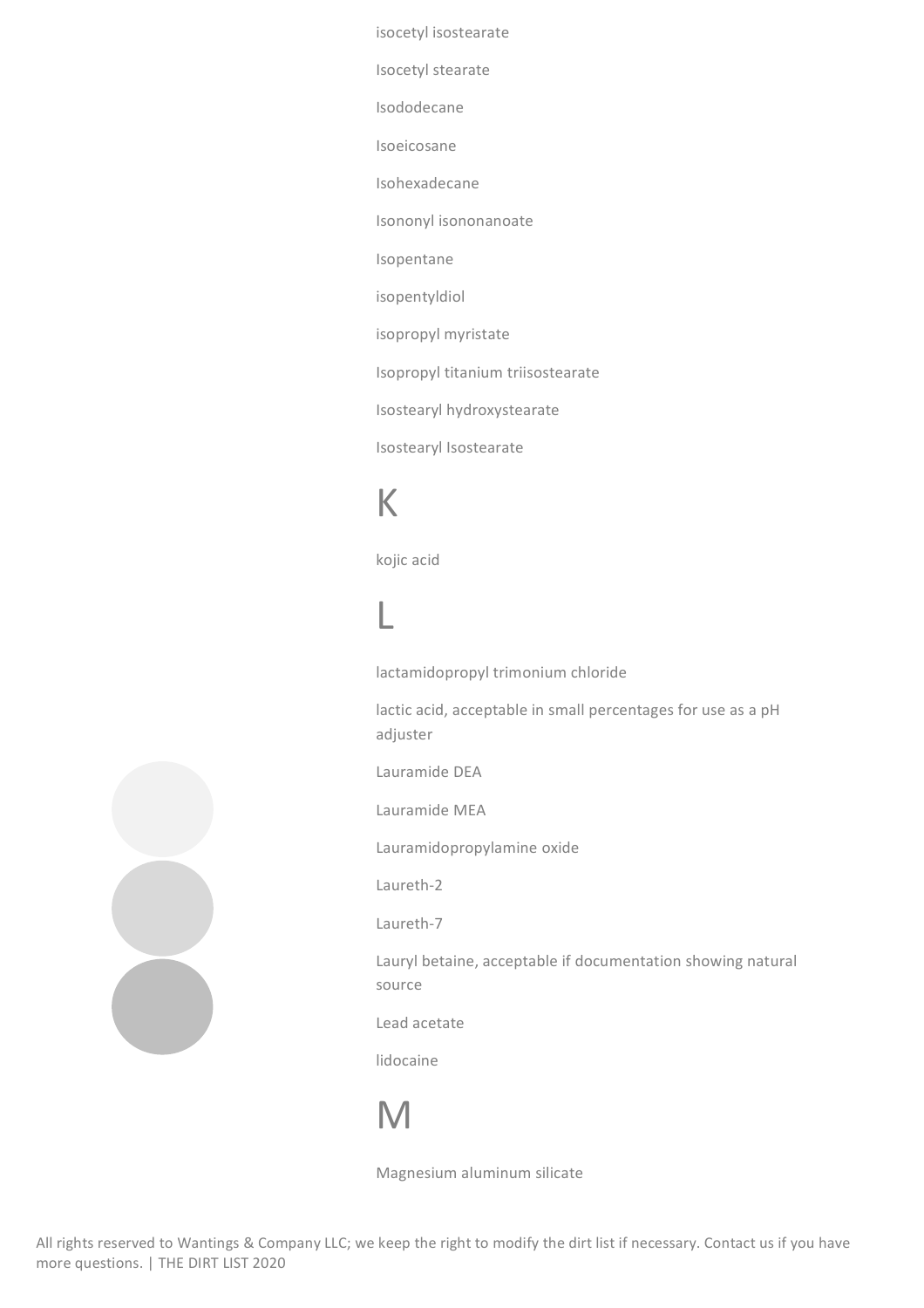Magnesium myristate

Manganese violet, acceptable in color cosmetics only

Melanin

Methacryloyl ethyl betaine/acrylates copolymer

Methyl gluceth-10

methyl gluceth-20

methyl nicotinate

Methyl soyate

methylbenzethonium chloride

methylchloroisothiazolinone

Methylene bis-benzotriazoyl tetramethylbutylphenol

Methylene glycol

methylisothiazolinone

methylparaben

methylsilanol mannuronate

microbeads

microcrystalline wax

mineral oil

myristic acid, acceptable only if 100% natural

myristyl alcohol

Myristyl Lactate

myristyl myristate, acceptable if documentation showing natural source

#### N

O

nanotechnology ingredients, <100 nm nitrocellulose Nonoxynol 10 Nonylphenoxypoly (ethyleneoxy) ethanoliodine Nylon-12

![](_page_8_Picture_24.jpeg)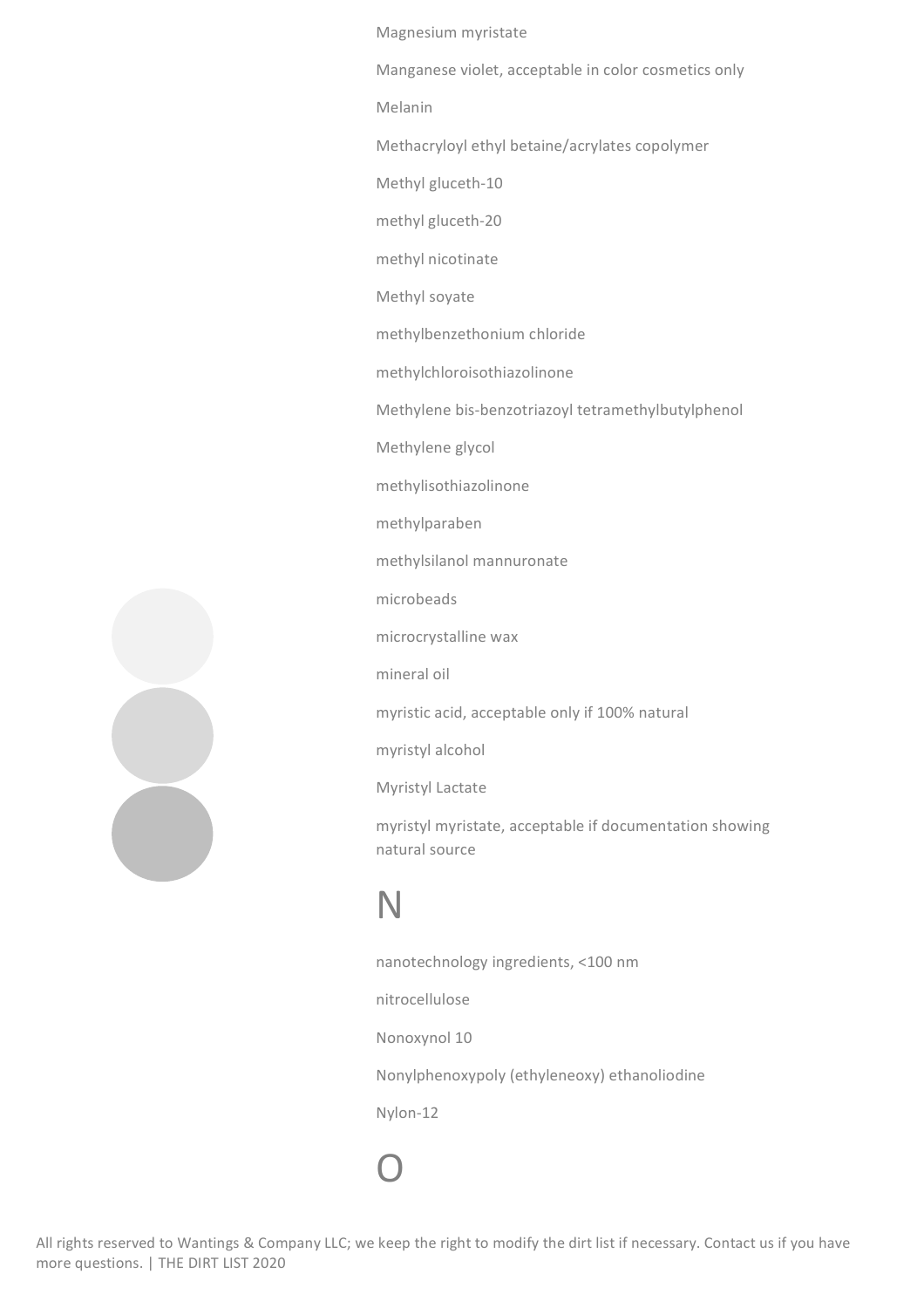o-cymen-5-OL

Octocrylene

Octyl methoxycinnamate

Octyldodecanol, acceptable only if documentation shows it is natural

Octyldodecyl Citrate Crosspolymer

Octyldodecyl Neopentanoate

Oleamidopropyl dimethylamine

oleth-2

oleth-20

oleth-3-phosphate

oleyl betaine, acceptable if documentation showing natural source

Oleyl Oleate

Olive oil PEG-7 esters

Ozokerite

#### P

P-phenylenediamine, acceptable with strict review PABA Palmitoyl dipeptide-5 diaminobutyroyl hydroxythreonine Palmitoyl dipeptide-5 diaminohydroxybutyrate panthenyl ethyl ether panthenyl triacetate parabens paraphenylenediamine parfum PCA ethyl cocoyl arginate pearl powder PEG-10 Sunflower Glycerides PEG-100 stearate

PEG-12

![](_page_9_Picture_17.jpeg)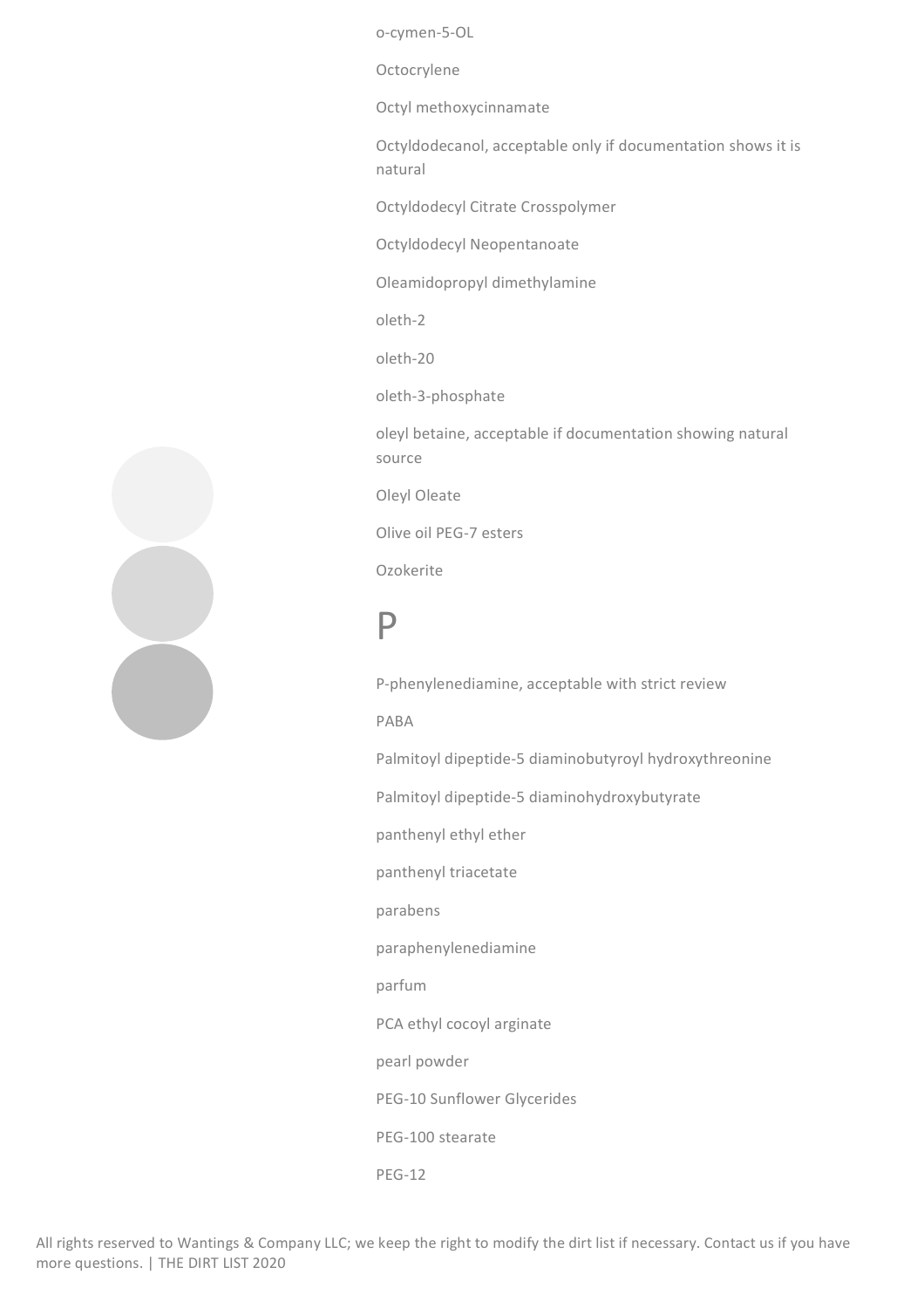PEG-120 Methyl Glucose Dioleate PEG-150 PEG-150 distearate PEG-150 Pentaerythrityl Tetrastearate PEG-20 glyceryl triisostearate PEG-20 stearate PEG-35 castor oil PEG-40 hydrogenated castor oil PEG-55 Propylene Glycol Oleate PEG-6 Caprylic/Capric glycerides PEG-7 Glyceryl Cocoate PEG-7 olivate PEG/PPG-120/10 Trimethylolpropane Trioleate PEG/PPG-20/15 dimethicone pentaerythrityl distearate Pentaerythrityl Tetra-di-t-butyl Hydroxyhydrocinnamate Pentaerythrityl Tetraisostearate pentaerythrityl tetrastearate Pentasodium Pentetate Pentylene glycol Perflouroisohexane perfluorodecalin petrolatum Phenol Phenyl t-butylnitrone phenyl trimethicone Phenylbenzimidazole sulfonic acid Phenylethyl resorcinol Phenylisopropyl dimethicone Phenylpropanol phthalates

![](_page_10_Picture_1.jpeg)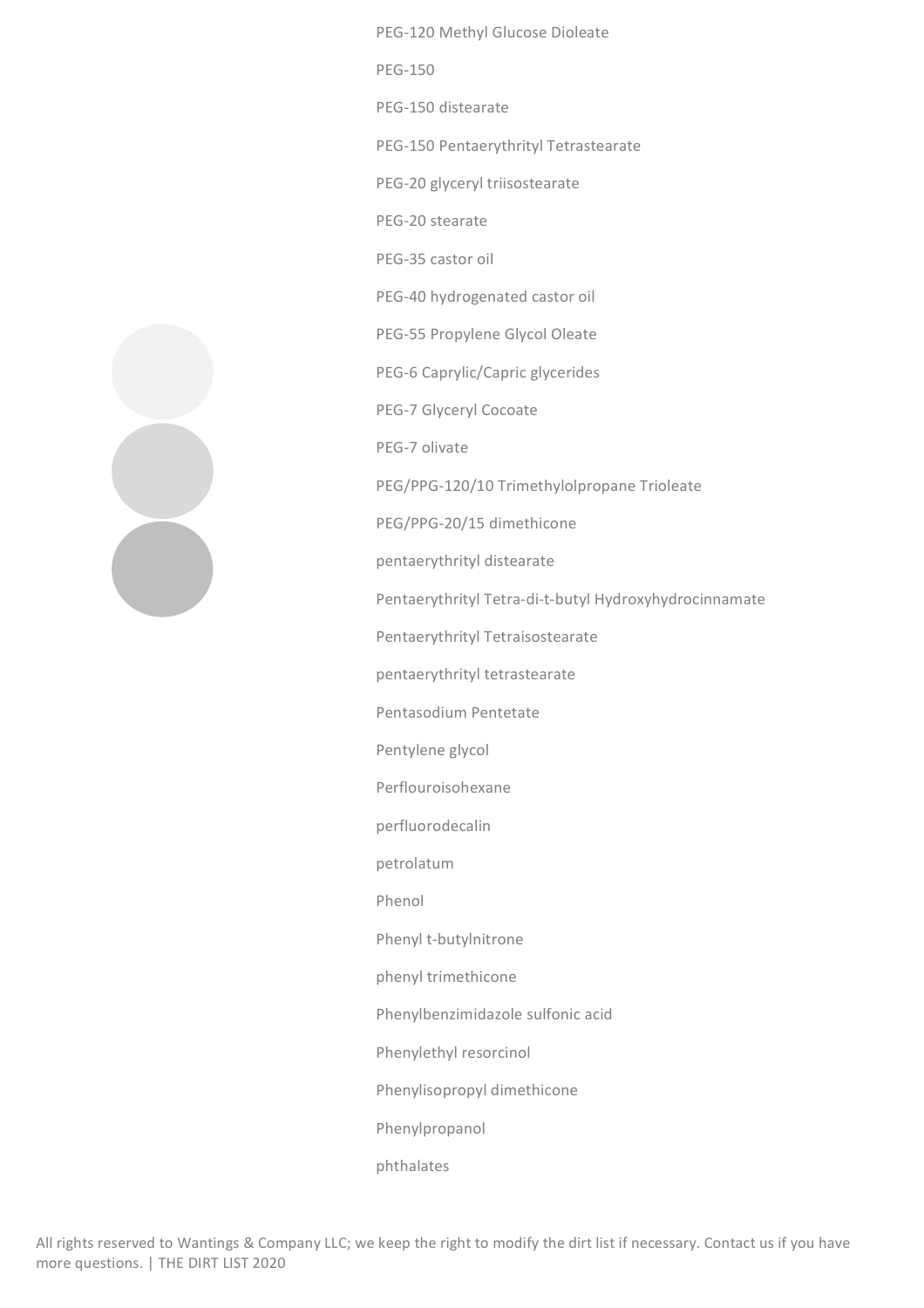Picaridin

placental protein

poloxamer 335

Poloxamer-iodine complex

polyacrylamide

Polyacrylate-13

Polyacrylate-15

Polyacrylate-17

Polyamide-8

polyaminopropyl biguanide

Polybutene

Polydecene

Polyethylene

polyethylene glycol

polyethylene terephthalate

Polyglyceryl-10 Behenate/Eicosadioate

polyglyceryl-2 dipolyhydroxystearate

polyglyceryl-3 diisostearate

Polyglyceryl-3 Polyricinoleate, acceptable only if documentation shows it is natural

Polyglyceryl-3 stearate

Polyglyceryl-4 Isostearate

polyimide-1

Polyisobutene

Polymethyl methacrylate

Polymethylsilsesquioxane

polyperfluoroethoxymethoxy difluoroethyl PEG phosphate

Polypropylene

polypropylene glycol

Polyquaternium- 7

Polyquaternium-10

![](_page_11_Figure_30.jpeg)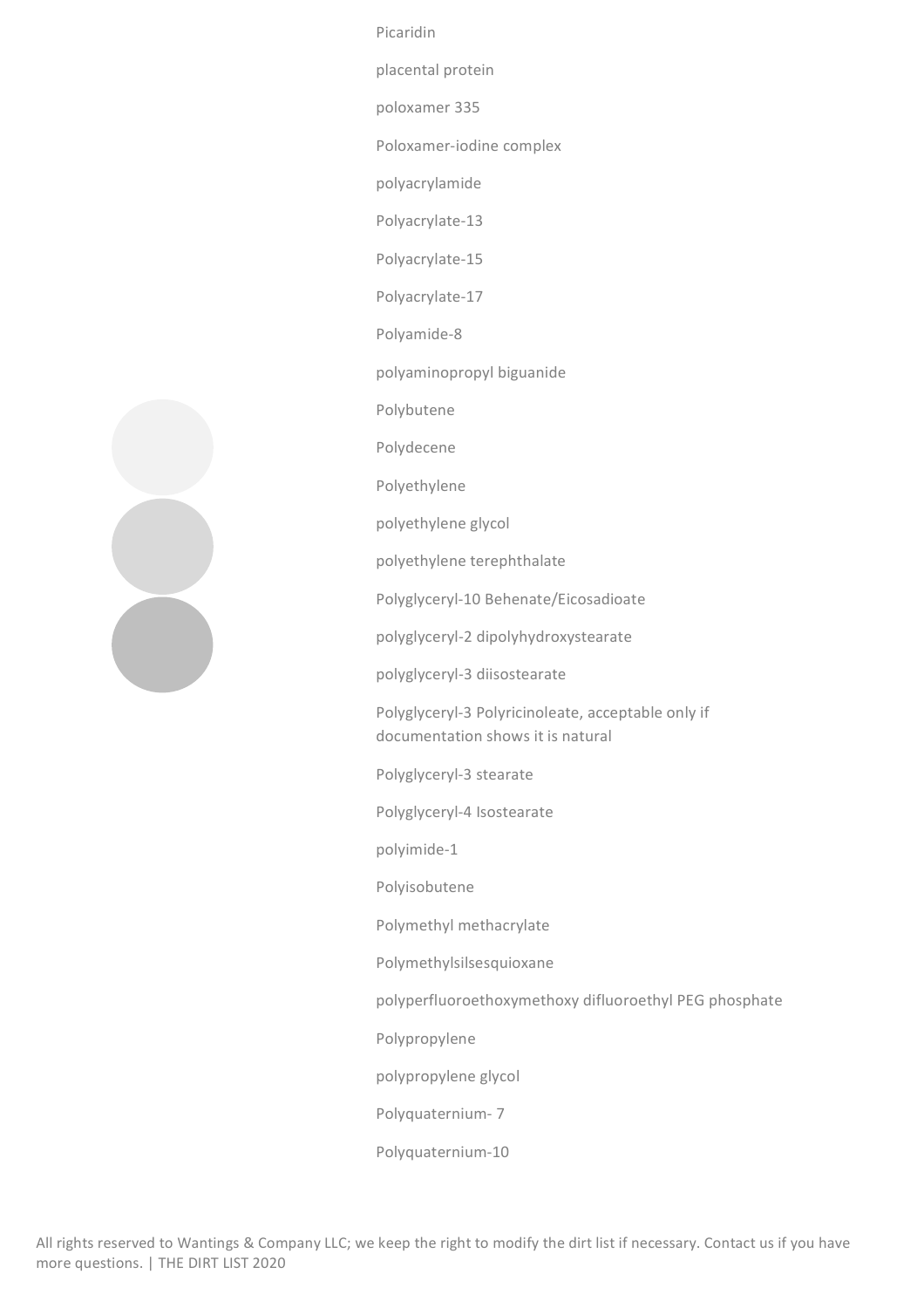Polyquaternium-28 Polyquaternium-51 polysilicone-11 Polyurethane-14 potassium alum Potassium C12-13 Alkyl Phosphate potassium iodide Potassium Myristate Povidone-iodine PPG-12/SMDI Copolymer PPG-15 stearyl ether PPG-30 propanediol propyl gallate propylene carbonate propylene glycol propylene glycol alginate Propylheptyl Caprylate propylparaben PTFE PVP

# Q

quaternium-15 quaternium-18 Quaternium-87 Quaternium-95

#### R

rh-oligopeptide-1

![](_page_12_Picture_5.jpeg)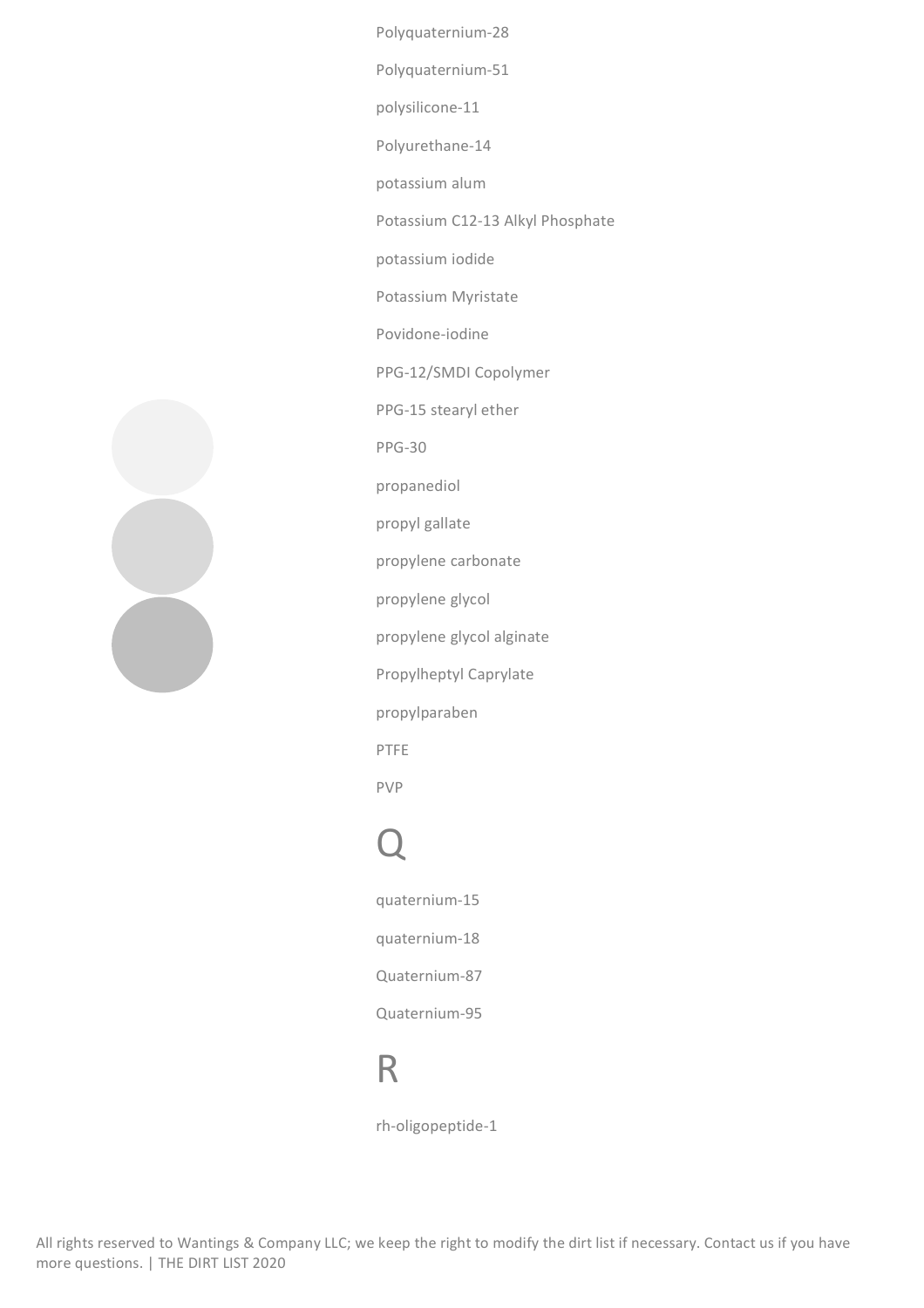## S

salicylic acid, acceptable only if used as a pH control agent or at levels up to 0.2%

Secondary amyltricresols

Shea butteramidopropyl betaine, acceptable if documentation showing natural source

Silanetriol

Silica Dimethyl Silicate

silica silylate

silver citrate

simethicone

sodium acrylates copolymer

sodium bis-hydroxyethylglycinate coco-glucosides crosspolymer

sodium bisulfite

Sodium C12-14 Olefin sulfonate

Sodium C14-16 Olefin Sulfonate

sodium cetearyl sulfate

Sodium coco-sulfate

sodium dodecylbenzenesulfonate

sodium erythorbate

Sodium fluoride, acceptable only if documentation shows it is natural

sodium hydroxymethylglycinate

sodium isostearoyl lactylate

sodium laureth sulfate

sodium lauryl sulfate

Sodium lauryl sulfoacetate

sodium metabisulfite

Sodium methyl oleoyl taurate

sodium myreth sulfate

Sodium oxychlorosene

![](_page_13_Figure_28.jpeg)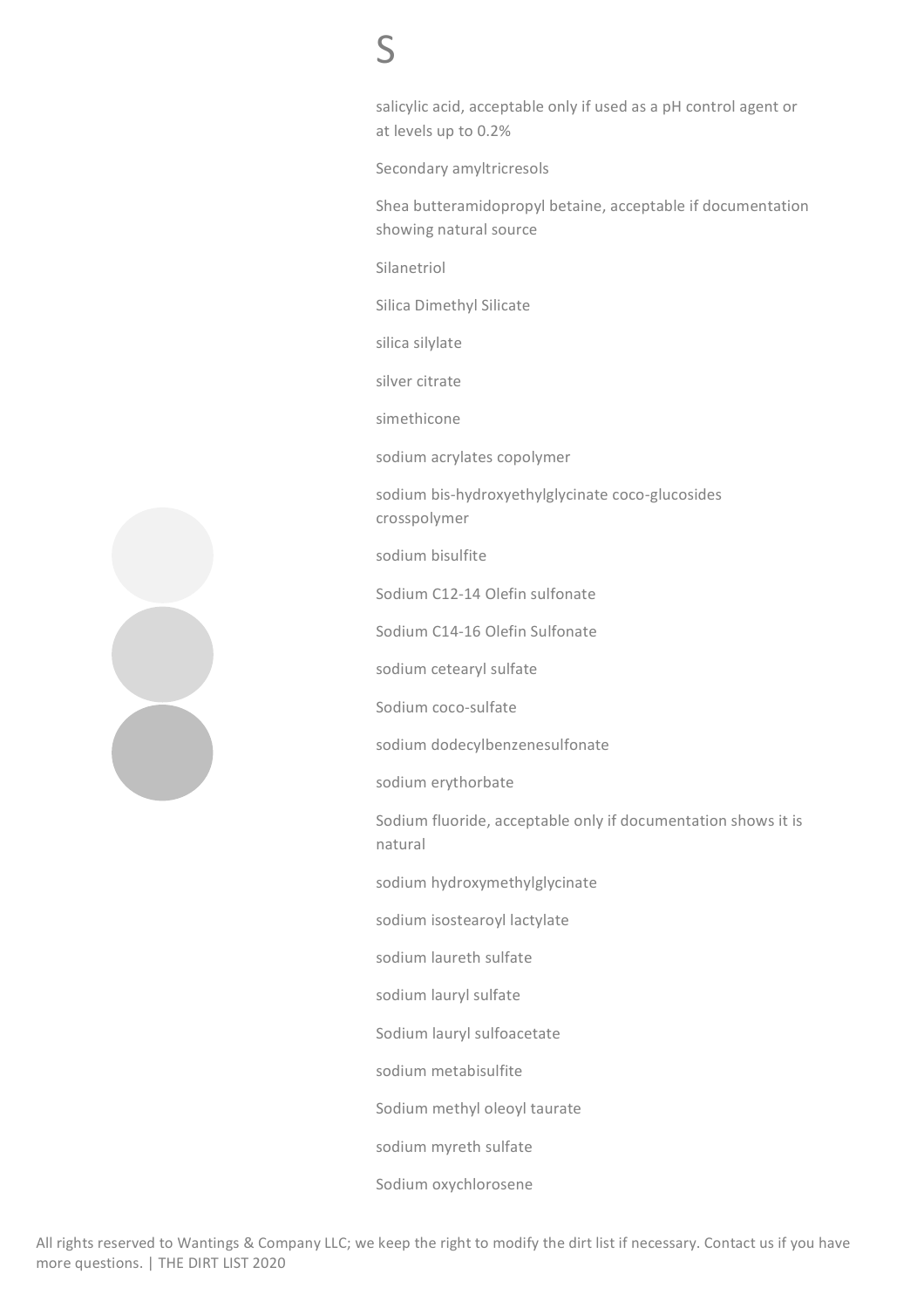Sodium PEG-7 Olive Oil Carboxylate

sodium polyacrylate

Sodium ricinoleamidopropyl PG-Dimonium Chloride Phosphate

"Avoid combination of

potassium sorbate  $+$  ascorbic acid  $+$  ferric salts "

Sodium trideceth sulfate

Sodium xylene sulfonate

Sorbeth-30 tetraoleate

sorbitan isostearate

soyamide DEA

soyamidopropalkonium chloride

Soyamidopropyl betaine, acceptable if documentation showing natural source

squalane, only shark-derived squalene unacceptable

Stearamidopropyl dimethylamine

steareth-2

Stearoxytrimethylsilane

Styrene/acrylates copolymer

styrene/vp copolymer

Sulfated castor oil

Synthetic Beeswax

synthetic fluorphlogopite

synthetic fragrance

Synthetic Wax

## T

Talc tallow TBHQ (tertiary butylhydroquinone) TEA-Carbomer TEA-Lauryl sulfate

![](_page_14_Picture_25.jpeg)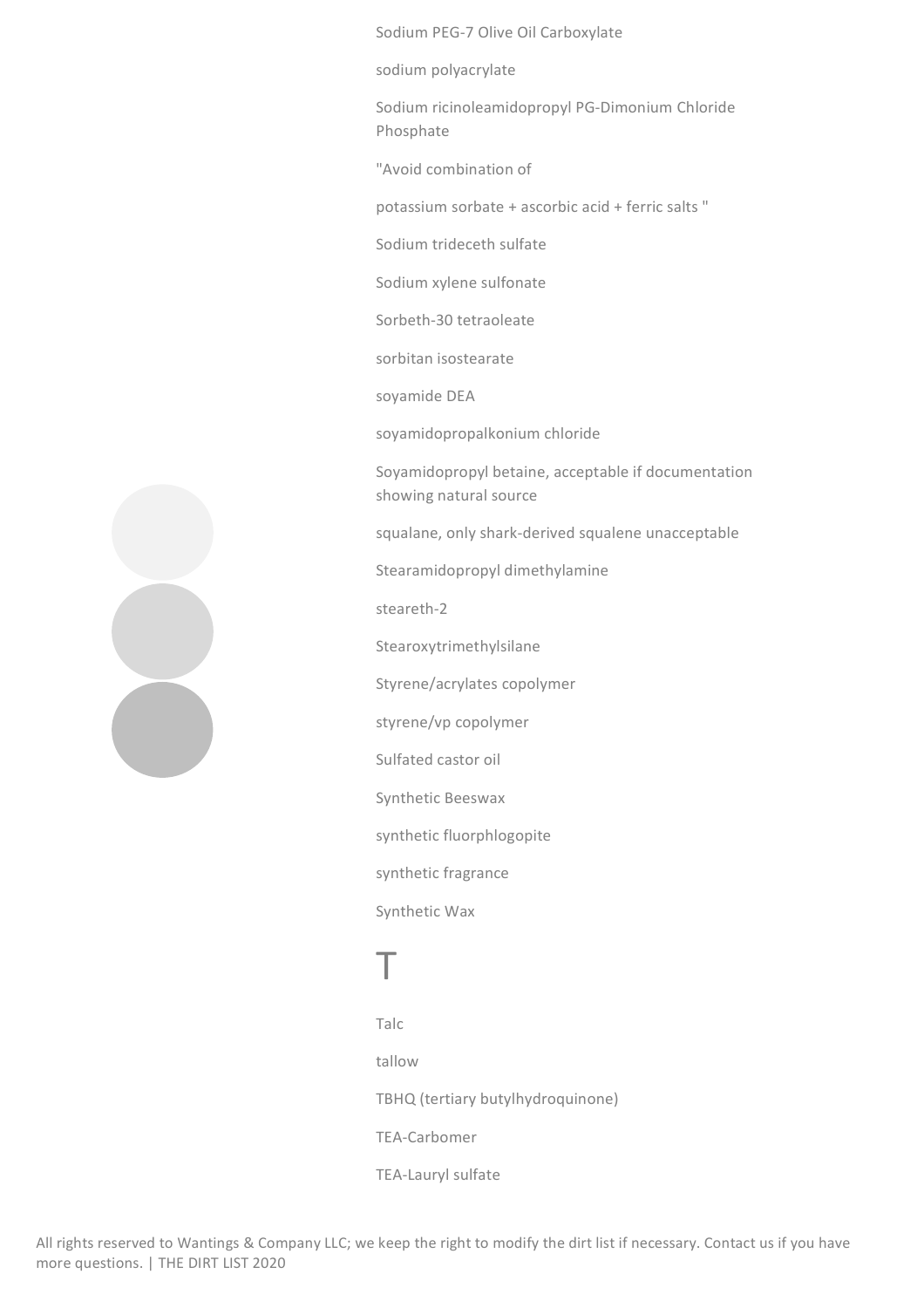Tetrahexyldecyl ascorbate

Tetrahydroxypropyl ethylenediamine

tetrasodium EDTA

Tetrasodium etidronate

tin oxide

Tolnaftate

Toluene

Tri-C12-13 alkyl citrate

tribehenin, acceptable only if documentation showing natural source

Tribromsalan

triclocarban

triclosan

Trideceth-12

Tridecyl neopentanoate

tridecyl salicylate

triethanolamine (TEA)

triethoxycaprylylsilane

Triethylhexanoin

Trihydroxystearin

Triisostearoyl polyglyceryl-3 dimer dilinoleate

Triisostearyl citrate

trimethylsiloxysilicate

Triple dye

trisodium EDTA

Trisodium ethylenediamine disuccinate

tromethamine

tropolone

## U

Ultramarines, acceptable if documentation to show that ingredient is natural

![](_page_15_Picture_29.jpeg)